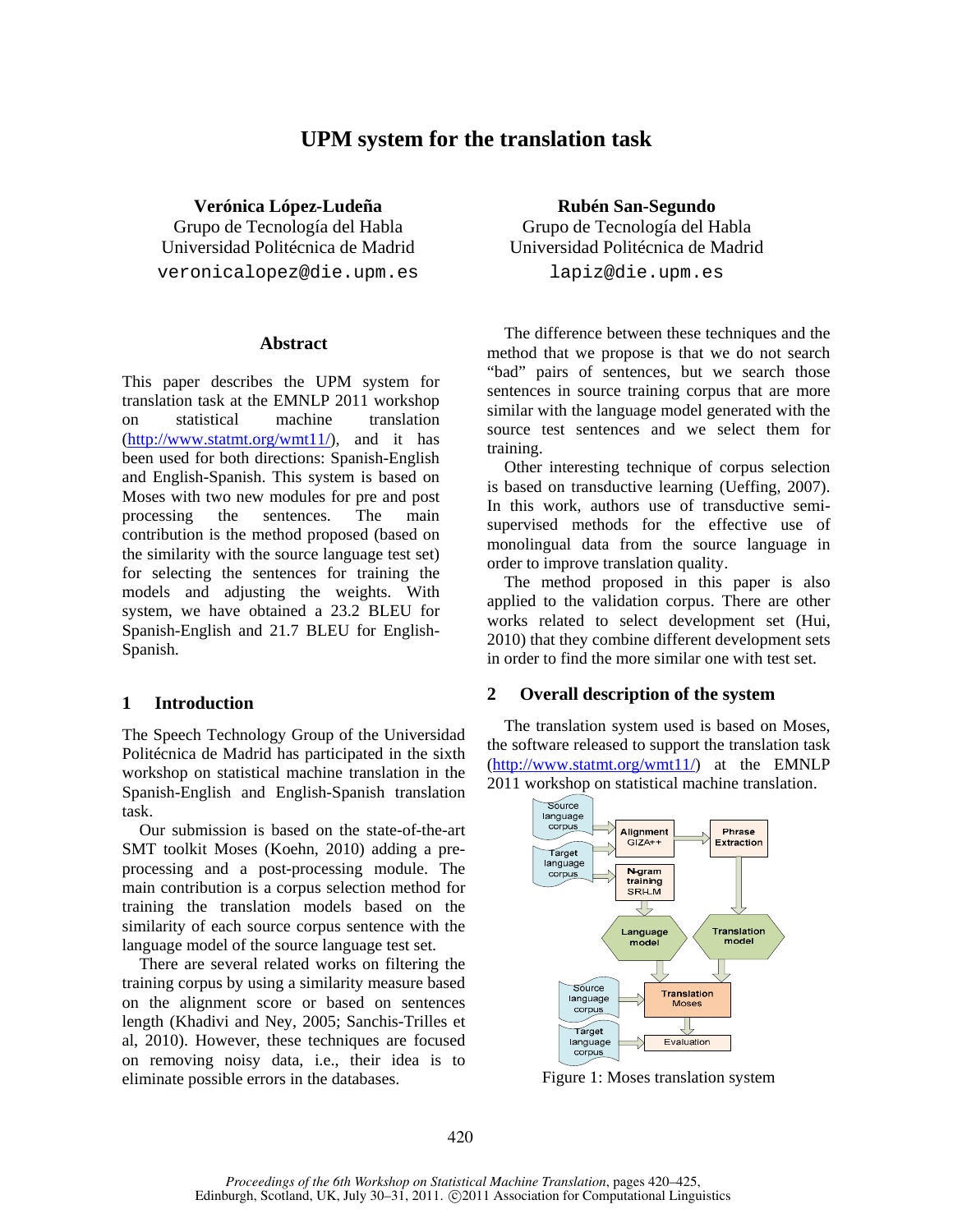The phrase model has been trained following these steps (Figure 1):

- Word alignment computation. GIZA++ (Och and Ney, 2003) is a statistical machine translation toolkit that is used to calculate the alignments between Spanish and English words in both direction (Spanish-English and English-Spanish). To generate the translation model, the parameter "alignment" was fixed to "growdiag-final" (default value), and the parameter "reordering" was fixed to "msd-bidirectionalfe" as the best option, based on experiments on the development set.
- Phrase extraction (Koehn et al 2003). All phrase pairs that are consistent with the word alignment (grow-diag-final alignment in our case) are collected. To extract the phrases, the parameter "max-phrase-length" was fixed to "7" (default value), based on experiments on the development set.
- Phrase scoring. In this step, the translation probabilities are computed for all phrase pairs. Both translation probabilities are calculated: forward and backward.

The Moses decoder is used for the translation process (Koehn, 2010). This program is a beam search decoder for phrase-based statistical machine translation models. In order to obtain a 3-gram language model, the SRI language modeling toolkit has been used (Stolcke, 2002).

In addition, a pre-processing module was developed for adapting the format of the corpus before training (pre-processing of training, development and test corpora). And a postprocessing for ordering punctuations, recasing, etc. is also applied to Moses output.

# **3 Corpora used in these experiments**

For the system development, we have only used the free corpora distributed in the EMNLP 2011 translation task.

In particular, we have considered the union of the Europarl corpus, the United Nations Organization (UNO) Corpus, the News Commentary Corpus and the test sets of 2000, 2006, 2007 and 2008.

For developing the system, we have developed and evaluated the system considering the union of 2009 and 2010 test sets.

All these files can be free downloaded from http://www.statmt.org/wmt11/.

A pre-processing of these databases is necessary for adapting the original format to our system.

We have not used the complete union of all corpora, but a corpus selection by filtering the union of the training set and also filtering the union of the development set. This selection will be explained in section 5.

The main characteristics of the corpus are shown in Table 1: the previous corpora and the filtered corpora.

|                                                                            |                                                     | Original<br>sentences | <b>Filtered</b><br>sentences |  |
|----------------------------------------------------------------------------|-----------------------------------------------------|-----------------------|------------------------------|--|
| <b>Training</b><br>(Translation)<br>Model (TM)<br>/Language<br>Model (LM)) | <b>Europarl</b><br><b>Training</b><br><b>Corpus</b> | 1,650,152             |                              |  |
|                                                                            | UNO<br>Corpus                                       | 6,222,450             | 150,000<br>(TM)<br>3,000,000 |  |
|                                                                            | <b>News</b><br>commentary                           | 98,598                | (LM)                         |  |
|                                                                            | <b>Previous test</b><br>sets                        | 15,150                |                              |  |
| <b>Development</b>                                                         | news-test2009                                       | 2,525                 | 1,000                        |  |
|                                                                            | news-test2010                                       | 2,489                 |                              |  |
| Test                                                                       | news-test2011                                       | 3.003                 | 3.003                        |  |

Table 1: Main characteristics of the corpus

### **4 Preparing the corpora**

In order to use the corpus described in section 3 with the mentioned translation systems, it is necessary a pre-processing. This pre-processing, for training files, consists of:

- UTF-8 to Windows format conversion, because our software adapted to Windows had several problems with the UTF-8 format: it does not know accent marks, ñ letter, etc.
- Deletion of blank lines and sentences that are comments (for instance: "<CHAPTER ID=1>")
- Deletion of special characters  $(.,.;.; ?$ <sub>1</sub>!- $\wedge$ , etc.), except those that are next to numbers (for instance: "1.4", "2,000", "1/3"). We decided to remove these special characters to avoid including them in the translation model. During translation, these characters will be considered as phrase limits.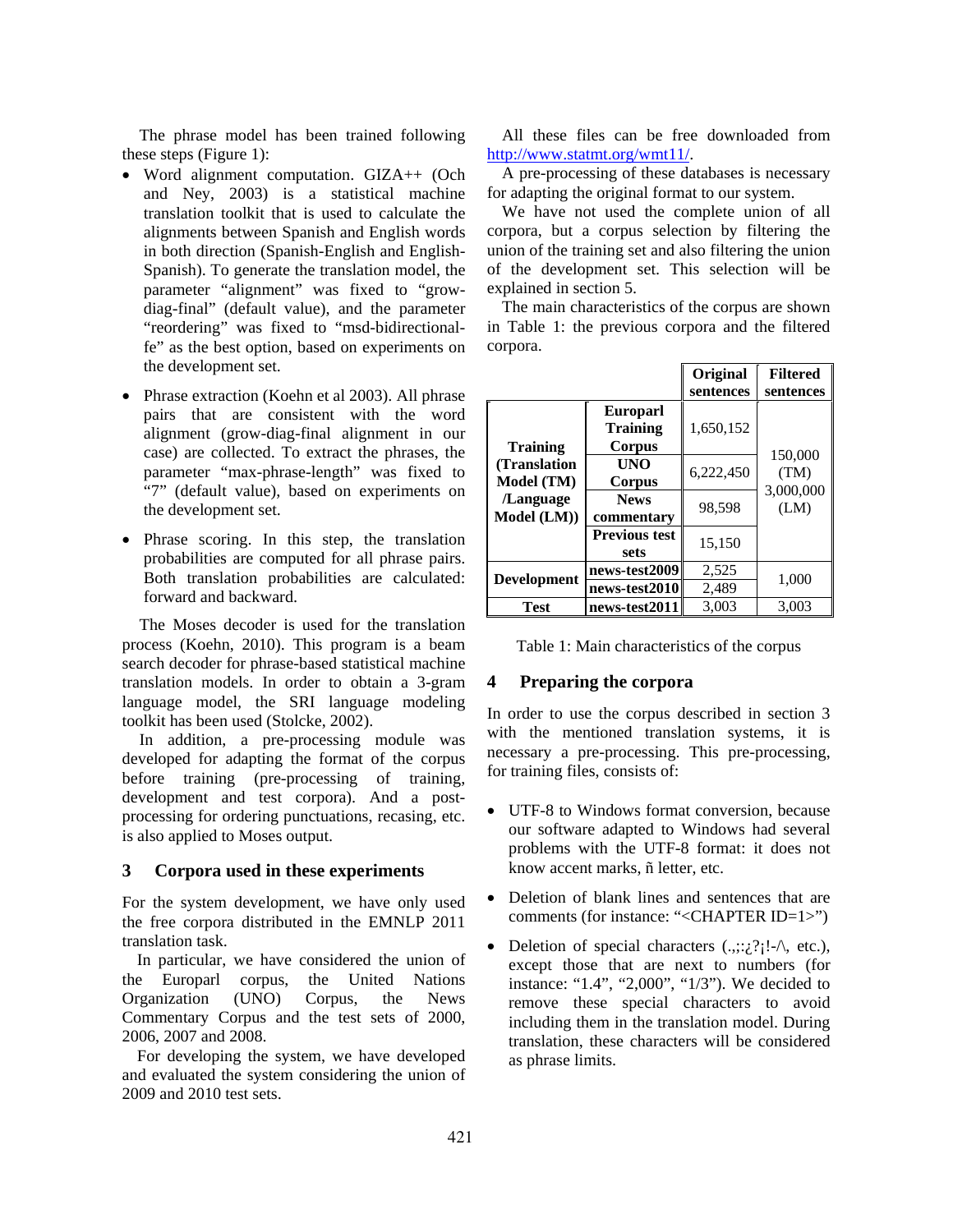- Words were kept in their natural case, but the first letter of each sentence was lowercased, because first words of sentences are used to be lowercased as their most common form.
- Contracted words were separated for training each word separately. For instance, "it's" becomes "it is". For the ambiguous cases, like "he's" that can be "he is" or "he has", we have not done any further processing: we have considered the most frequent situation. For the case of Saxon genitive, when proper names are used (instead of pronouns), "'s" is a Saxon genitive most of the times. But, when using a pronoun, it is a contracted word.

For development and test sets, the same actions were carried out, but now, special characters were not deleted, but separated in tokens, i.e., a blank space was introduced between special characters and adjacent words. For instance, "*la bolsa de Praga , al principio del martes comercial , reaccionó inmediatamente a la caída del lunes cuando descendió aproximadamente a un 6 % .*"

So, special characters are considered as independent tokens in translation. The main idea was to force the system to consider special characters as phrase limits during the translation process.

### **5 Selecting the training corpus**

Scattering of training data is a problem when integrating training material from different sources for developing a statistical system. In this case, we want to use a big training corpus joining all available corpora obtaining about 8 millions sentences.

But an excessive amount of data can produce an important scattering that the statistical model cannot learn properly.

The technique proposed by the Speech Technology Group at UPM in the translation task (Spanish-English and English-Spanish) consists of a filtering of the training data in order to obtain better results, without having memory problems.

The first step is to compute a language model of the source language considering sentences to translate (sentences from the 2011 source test set).

Secondly, the system computes the similarity of each source sentence in the training to the language model obtained in the first step. This similarity is computed with the following formula:

$$
sim = \frac{1}{n} \sum_{i=0}^{n} \log(P_n)
$$
 (1)

For example, if one sentence is "A B C D" (where each letter is a word of the sentence):

$$
sim = \frac{1}{4}(P_A + P_{AB} + P_{ABC} + P_{BCD}) \quad (2)
$$

Each probability is extracted from the language model calculated in the first step. This similarity is the negative of the source sentence perplexity given the language model.

With all the similarities, the mean and the standard deviation values are computed and used to define a threshold. For example, calculating the similarity of all sentences in our train corpus (about 8,000,000 of sentences) a similarity histogram is obtained (Figure 2).



Figure 2: Similarity histogram of Spanish-English system

This histogram indicates the number of sentences inside each interval. There are 100 different intervals: the minimum similarity is mapped into 0 and the maximum one into 100.

Finally, source training sentences with a similarity lower than the threshold are eliminated from the training set (the corresponding target sentences are also removed).

The whole process is shown in Figure 3. This process takes 20 hours approximately for filtering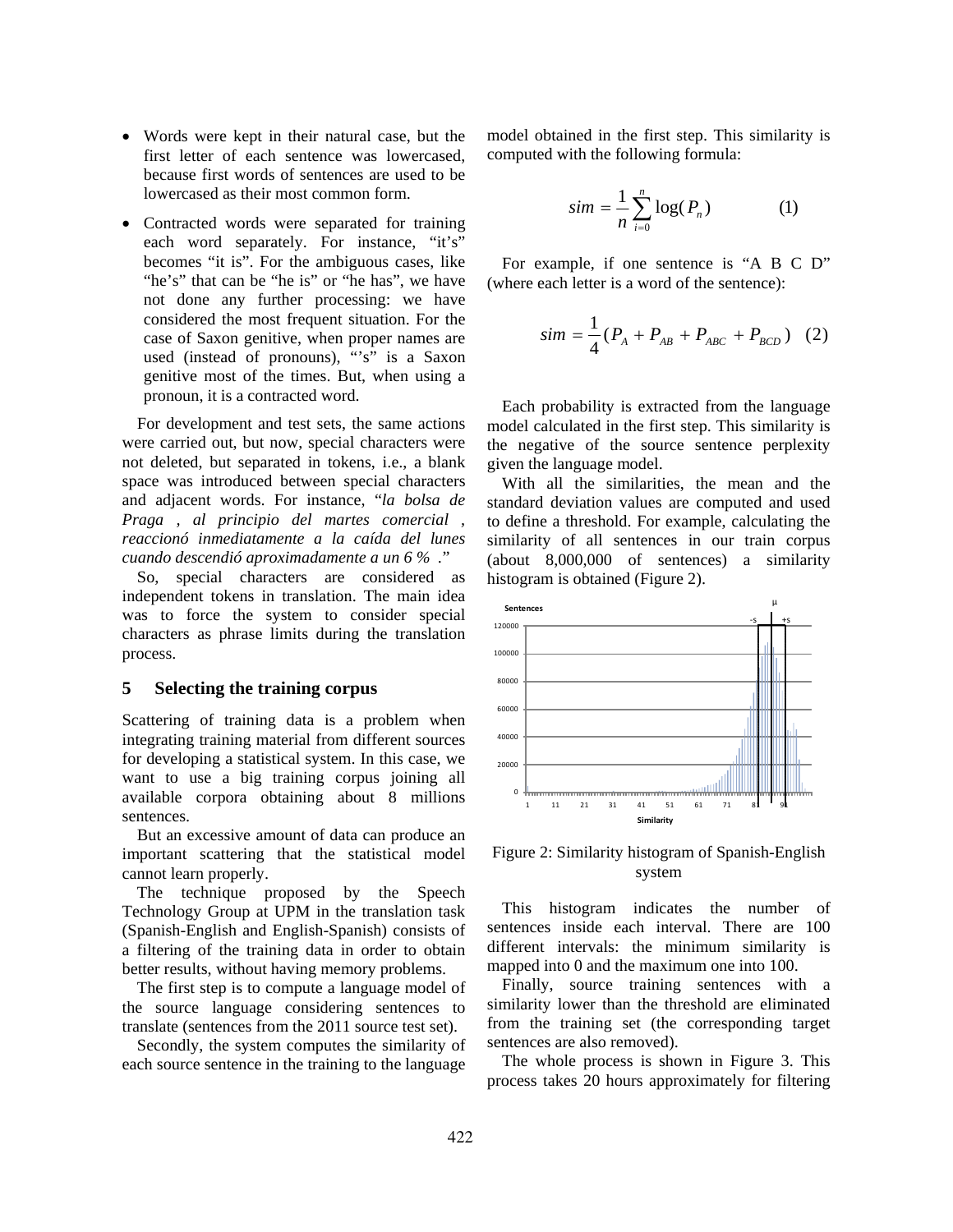more than 8 million sentences in an Intel core 2 quad computer.



Figure 3: Diagram of complete process

Figure 4 shows the results of the experiments in Spanish-English system selecting the training corpus with different similarity thresholds. These results were obtained before filtering the development corpus, with the same filtered training corpus for translation and language models and before post-processing.



# Figure 4: Translation results of baseline Spanish-English system with different number of training sentences

As can be observed, with more than 400,000 sentences there is a 12% BLEU (with an asymptotic tendency), but there is an important improvement filtering up to 100,000 (there is already not scattering). But results start to fall off when there are insufficient sentences (problem of sparseness of data with less than 100,000 sentences).

#### **6 Post processing**

After performing the statistical translation, we have incorporated a post-processing module with the following functions:

- To check the date format, detecting possible order errors and correcting them.
- To check the format of the numbers, numerical and ordinal ones:  $1^\circ$  into  $1^\text{st}$  and so on.
- Detokenization and ordering the punctuations marks when there are several ones consecutively (i.e. "".' or ').'), trying to follow, always, the same order.
- To put the first letter of the sentences in capital letters.
- To use a backup dictionary for translating isolated words. This aspect has improved 2% (BLEU) but it has also introduced some errors. For example in the case of English-Spanish, there was a checking process for translating English words into Spanish. But there were several English words that also are Spanish words. For example, "un" is an article in Spanish but in English means "United Nations" (Naciones Unidas) so some "un" were translated as "Naciones Unidas" by error.

# **7 Selecting the development corpus**

The development corpus is used to adapt the different weights used in the translation process for combining the different sources of information. Weight computation is a sensible task. In order to better adapt these weights, the development corpus is also filtered considering the same strategy commented in section 5.

Our solution consists of using two different corpora (2009 and 2010 test sets) and "choosing" the best sentences to use in development task with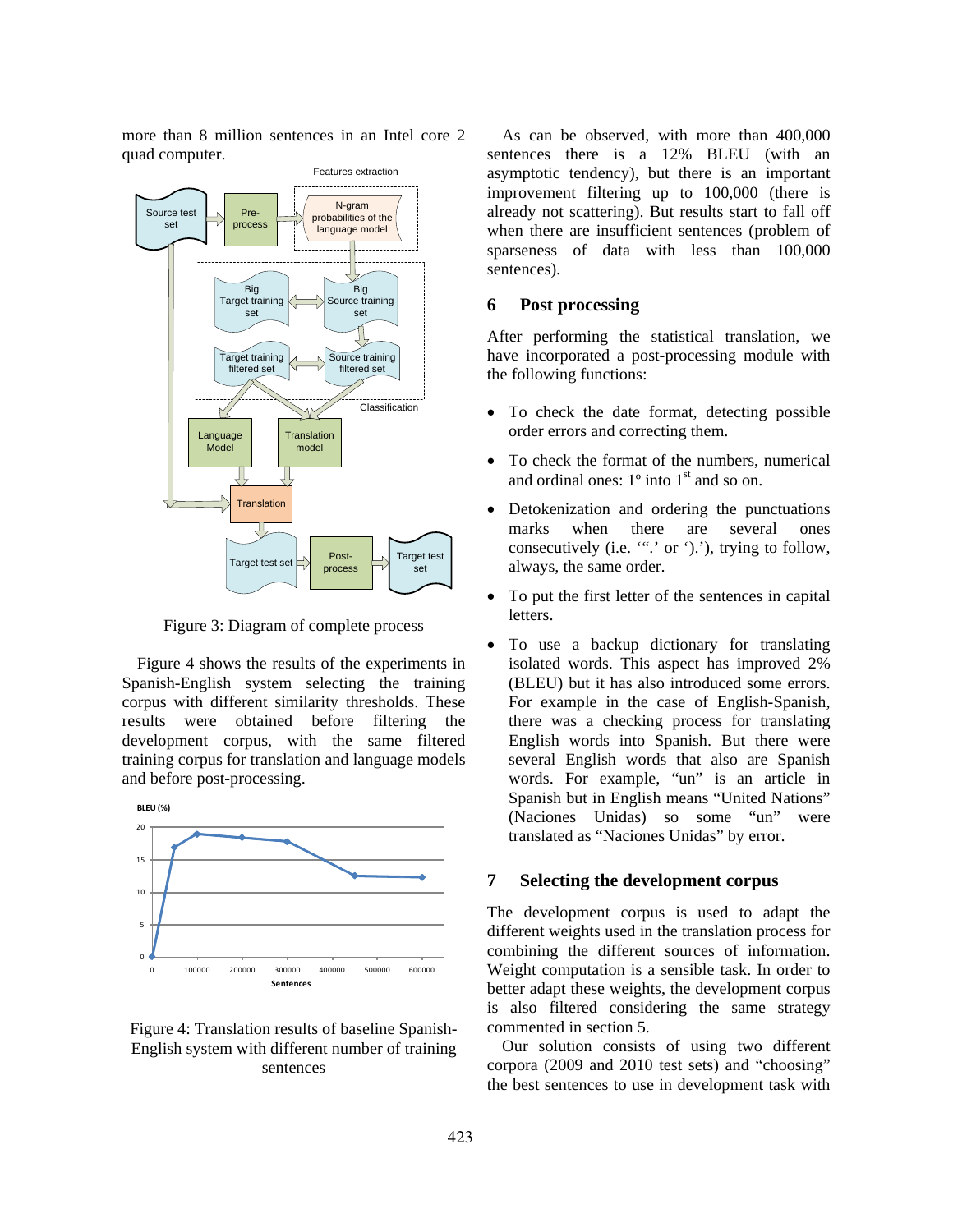the same filtering technique explained in section 5. Finally, we select the 1,000 sentences with the greater similarity respect to the source language model of the test set.

Other action carried out in final experiments is using different corpora for training translation and language models. In order to generate the language model it is better to use a big corpus; so, we use 3,000,000 sentences that it is the biggest model that we can generate without memory problems.

But in order to generate the translation model, the final one is trained with 150,000 sentences.

The final results are shown in Table 2.

| Spanish-English        | <b>BLEU</b> | <b>BLEU</b> cased |
|------------------------|-------------|-------------------|
| <b>Baseline</b>        | 12.57       | 12.15             |
| Best result            | 23.20       | 21.90             |
| <b>English-Spanish</b> | <b>BLEU</b> | <b>BLEU</b> cased |
| <b>Baseline</b>        | 10.73       | 10.30             |
| Best result            | 21.70       | 20.90             |

Table 2: Final results of the translation system

With this work, we have demonstrated that filtering the corpus for training the translation module, can improve the translation results. But there are still important problems that must be addressed like the high number of out of vocabulary words (OOVs) (more than 40% of the test corpus vocabulary) that they have to be improved in the selecting method.

About the selection, it is important to comment that this method more likely filters long sentences out: the average number of words in the selected corpus is 14 while in the whole training set and in the test set is higher than 25.

Other interesting aspect to comment is that in the selected training corpus, more than 70% of the sentences come from the Europarl or the News Commentary corpus, being the UNO corpus the biggest one.

Anyway, although the improvement is interesting, the system can not compete with other well-known translation systems until we incorporate additional modules for reordering or nbest post processing.

### **8 Conclusions**

This paper has presented and described the UPM statistical machine translation system for SpanishEnglish and English-Spanish. This system is based on Moses with pre-processing and post-processing modules. The main contribution has been the proposed method for selecting the sentences used for training and developing the system. This selection is based on the similarity with the source language test set. The results have been 23.2 BLEU for Spanish into English and 21.7 for English into Spanish.

### **9 Future work**

One of the main problems we have observed in the selection proposed method has been the high number of OOVs during translation. This problem has been addressed by incorporating a backup vocabulary in the post-processing module. This solution has solved some cases but it has not able to deal with order problems. Because of this, in the near future, we will try to improve the corpus selection method for reducing the number of OOVs.

#### **Acknowledgments**

The authors would like to thank discussions and suggestions from the colleagues at GTH-UPM. This work has been supported by Plan Avanza Exp Nº: TSI-020100-2010-489), INAPRA (MEC ref: DPI2010-21247-C02-02), and SD-TEAM (MEC ref: TIN2008-06856-C05-03) projects and FEDER program.

### **References**

- Hui, C., Zhao, H., Song, Y., Lu, B., 2010 "An Empirical Study on Development Set Selection Strategy for Machine Translation Learning" on Fifth Workshop on Statistical Machine Translation.
- Koehn P., F.J. Och D. Marcu. 2003. "Statistical Phrasebased translation". Human Language Technology Conference 2003 (HLT-NAACL 2003), Edmonton, Canada, pp. 127-133, May 2003.
- Koehn, Philipp. 2010. "Statistical Machine Translation". Cambridge University Press.
- Khadivi, S., Ney, H., 2005. "Automatic filtering of bilingual corpora for statistical machine translation." In Natural Language Processing and Information Systems, 10th Int. Conf. on Applications of Natural Language to Information Systems, volume 3513 of Lecture Notes in Computer Science, pages 263–274, Alicante, Spain, June. Springer.